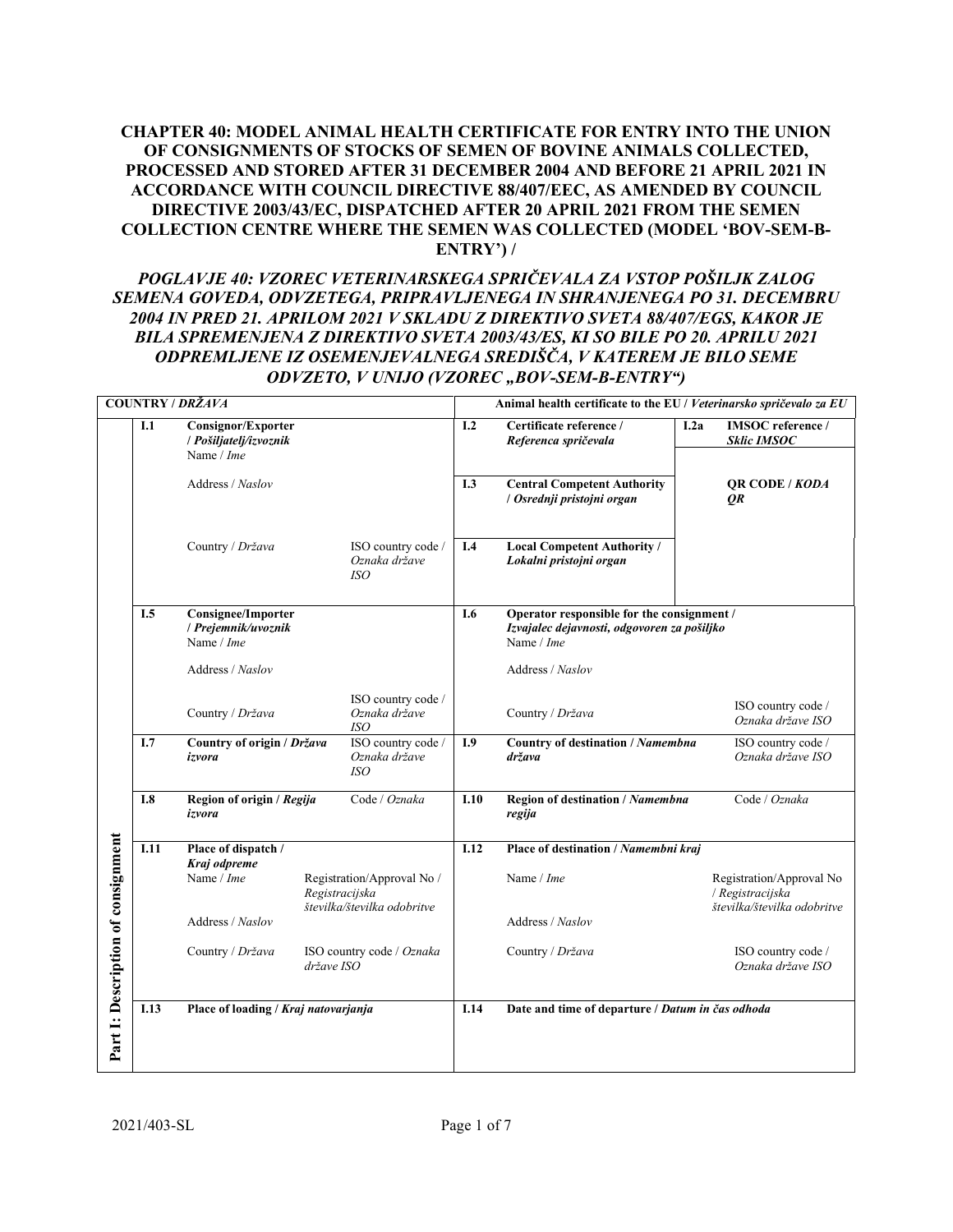| I.15 | Means of transport /<br>Prevozno sredstvo |                                                   |                                                                    |      | Entry Border Control Post / Mejna kontrolna točka vstopa |                       |
|------|-------------------------------------------|---------------------------------------------------|--------------------------------------------------------------------|------|----------------------------------------------------------|-----------------------|
|      | $\Box$ Aircraft /<br>Zrakoplov            | $\Box$ Vessel / Plovilo                           |                                                                    | I.17 |                                                          |                       |
|      | $\Box$ Railway /<br>Železniški<br>vagon   | $\Box$ Road vehicle / Cestno<br>prevozno sredstvo |                                                                    |      |                                                          |                       |
|      | Identification / Identifikacija           |                                                   |                                                                    |      |                                                          |                       |
|      |                                           |                                                   |                                                                    |      |                                                          |                       |
|      |                                           |                                                   |                                                                    |      |                                                          |                       |
| I.18 | Transport conditions /<br>Pogoji prevoza  |                                                   | $\Box$ Ambient / Temperatura okolja                                |      | □ Chilled / Ohlajeno                                     | □ Frozen / Zamrznjeno |
| I.19 |                                           |                                                   | Container number/Seal number / Številka zabojnika/številka zalivke |      |                                                          |                       |
|      | Container No / Številka zabojnika         |                                                   |                                                                    |      | Seal No / Številka zalivke                               |                       |
| 1.20 | Certified as or for / S spričevalom za    |                                                   |                                                                    |      |                                                          |                       |
|      |                                           |                                                   | $\Box$ Germinal products / Zarodni material                        |      |                                                          |                       |
| I.21 | $\Box$ For transit / Za tranzit           |                                                   |                                                                    | I.22 | $\Box$ For internal market / Za notranji trg             |                       |
|      | Third country / Tretja<br>država          |                                                   | ISO country code /<br>Oznaka države ISO                            | I.23 |                                                          |                       |

| I.24                   | število pakiranj                           |                           | Total number of packages / Skupno                                                                                                             | I.25 | Total quantity / Skupna količina                       |       | 1.26                                                          |                        |  |  |
|------------------------|--------------------------------------------|---------------------------|-----------------------------------------------------------------------------------------------------------------------------------------------|------|--------------------------------------------------------|-------|---------------------------------------------------------------|------------------------|--|--|
| I.27                   | Description of consignment / Opis pošiljke |                           |                                                                                                                                               |      |                                                        |       |                                                               |                        |  |  |
| CN code /<br>Oznaka KN |                                            | <b>Species</b><br>/ Vrsta | Subspecies/Category/<br>Podvrsta/kategorija                                                                                                   |      |                                                        |       | Identification number/<br>Identifikacijska številka           | Quantity /<br>Količina |  |  |
| Type / <i>Vrsta</i>    |                                            |                           | Approval or registration<br>number of<br>plant/establishment/centre /<br>Številka odobritve ali<br>registracijska številka<br>obrata/središča |      | Identification<br>mark /<br>Identifikacijska<br>oznaka | Datum | Date of collection/production/<br>odvzema/zbiranja/pridobitve | Test / Test            |  |  |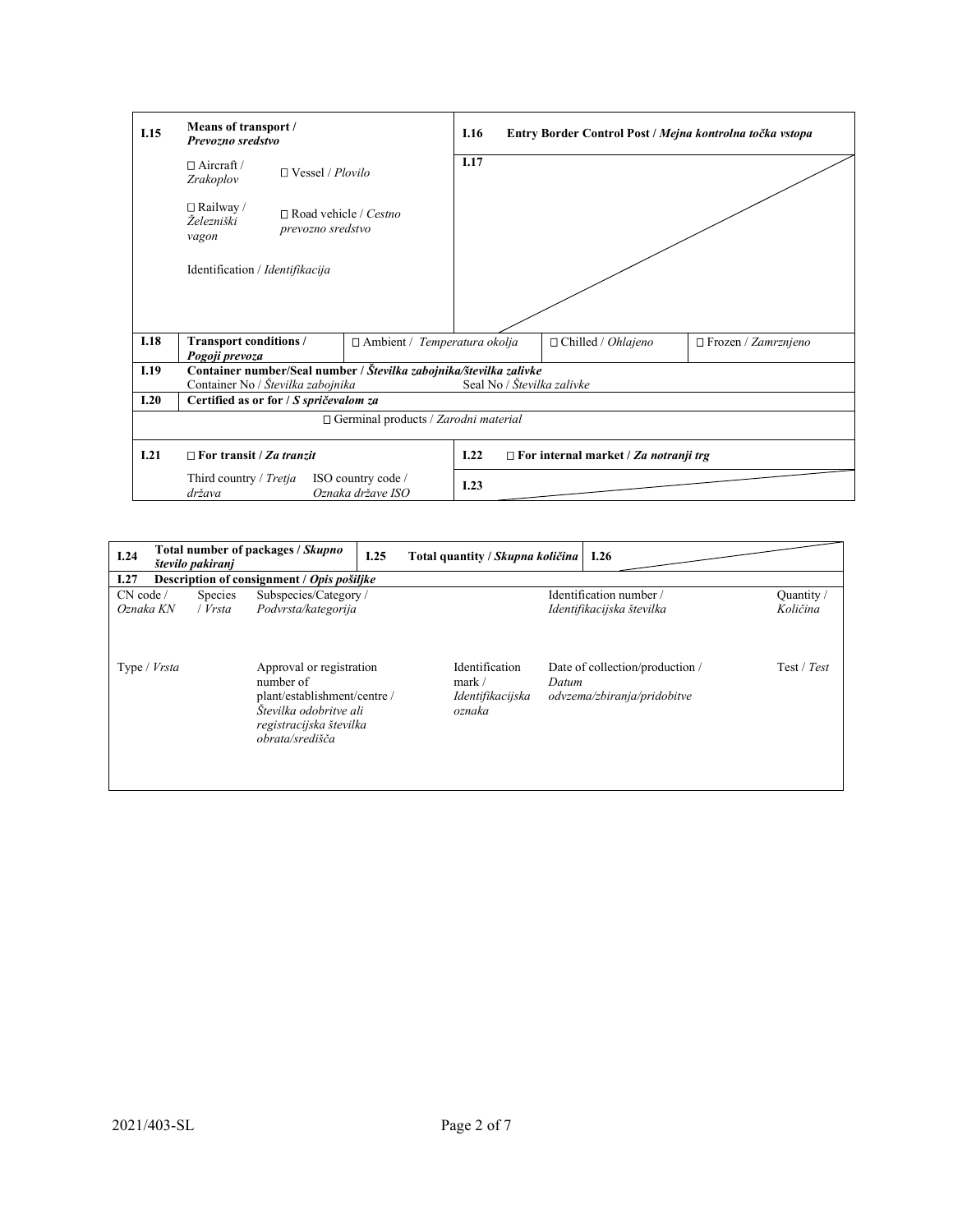|                        | stanju | II. Health information <i>Podatki o zdravstvenem</i>                                                                                                                                                                                                                                     | II.a                                                                                                                                                                | Certificate reference /<br>Referenca spričevala                                              | <b>IMSOC</b> reference / Sklic<br>II.b<br><b>IMSOC</b> |  |  |  |  |  |  |  |
|------------------------|--------|------------------------------------------------------------------------------------------------------------------------------------------------------------------------------------------------------------------------------------------------------------------------------------------|---------------------------------------------------------------------------------------------------------------------------------------------------------------------|----------------------------------------------------------------------------------------------|--------------------------------------------------------|--|--|--|--|--|--|--|
|                        |        | I, the undersigned official veterinarian, hereby certify that / Podpisani uradni veterinar potrjujem, da :                                                                                                                                                                               |                                                                                                                                                                     |                                                                                              |                                                        |  |  |  |  |  |  |  |
|                        | II.1.  |                                                                                                                                                                                                                                                                                          |                                                                                                                                                                     |                                                                                              |                                                        |  |  |  |  |  |  |  |
|                        |        |                                                                                                                                                                                                                                                                                          |                                                                                                                                                                     | (name of exporting country or part thereof / ime države izvoznice ali njenega dela) $^{(1)}$ |                                                        |  |  |  |  |  |  |  |
|                        |        | was free from rinderpest and foot-and-mouth disease during the 12 month period immediately prior to                                                                                                                                                                                      |                                                                                                                                                                     |                                                                                              |                                                        |  |  |  |  |  |  |  |
|                        |        | collection of the semen for export and until its date of dispatch to the Union and no vaccination against these<br>diseases has taken place during the same period. <i>/ je bila 12 mesecev neposredno pred odvzemom semena za</i>                                                       |                                                                                                                                                                     |                                                                                              |                                                        |  |  |  |  |  |  |  |
|                        |        | izvoz in do datuma njegove odpreme v Unijo prosta goveje kuge ter slinavke in parkljevke, v istem obdobju                                                                                                                                                                                |                                                                                                                                                                     |                                                                                              |                                                        |  |  |  |  |  |  |  |
|                        |        |                                                                                                                                                                                                                                                                                          | pa ni bilo opravljeno nobeno cepljenje proti tema boleznima;<br>The centre <sup>(2)</sup> described in Box I.11. at which the semen to be exported was collected: / |                                                                                              |                                                        |  |  |  |  |  |  |  |
|                        | II.2.  |                                                                                                                                                                                                                                                                                          |                                                                                                                                                                     |                                                                                              |                                                        |  |  |  |  |  |  |  |
|                        | II.2.  | središče $^{(2)}$ iz rubrike I.11, v katerem je bilo seme za izvoz odvzeto:                                                                                                                                                                                                              |                                                                                                                                                                     |                                                                                              |                                                        |  |  |  |  |  |  |  |
|                        |        | II.2.1. met the conditions laid down in Chapter I(1) of Annex A to Directive $88/407/EEC$ ; /                                                                                                                                                                                            |                                                                                                                                                                     |                                                                                              |                                                        |  |  |  |  |  |  |  |
|                        |        | II.2.1. izpolnjuje pogoje iz poglavja I(1) Priloge A k Direktivi 88/407/EGS;                                                                                                                                                                                                             |                                                                                                                                                                     |                                                                                              |                                                        |  |  |  |  |  |  |  |
|                        |        | II.2.2. was operated and supervised in accordance with the conditions laid down in Chapter II(1) of Annex A<br>to Directive 88/407/EEC. /                                                                                                                                                |                                                                                                                                                                     |                                                                                              |                                                        |  |  |  |  |  |  |  |
|                        |        | II.2.2. se upravlja in nadzira v skladu s pogoji iz poglavja II(1) Priloge A k Direktivi 88/407/EGS;                                                                                                                                                                                     |                                                                                                                                                                     |                                                                                              |                                                        |  |  |  |  |  |  |  |
|                        | II.3.  | The centre at which the semen to be exported was collected was free from rabies, tuberculosis, brucellosis,<br>anthrax and contagious bovine pleuropneumonia during 30 days prior to the date of collection of the semen                                                                 |                                                                                                                                                                     |                                                                                              |                                                        |  |  |  |  |  |  |  |
|                        |        | to be exported and the 30 days after collection (in the case of fresh semen until the day of dispatch to the                                                                                                                                                                             |                                                                                                                                                                     |                                                                                              |                                                        |  |  |  |  |  |  |  |
|                        |        | Union). /                                                                                                                                                                                                                                                                                |                                                                                                                                                                     |                                                                                              |                                                        |  |  |  |  |  |  |  |
|                        | II.3.  | središče, v katerem je bilo seme za izvoz odvzeto, je bilo prosto stekline, tuberkuloze, bruceloze, vraničnega                                                                                                                                                                           |                                                                                                                                                                     |                                                                                              |                                                        |  |  |  |  |  |  |  |
|                        |        | prisada in pljučne kuge govedi v 30 dneh pred datumom odvzema semena za izvoz in 30 dni po odvzemu (v<br>primeru svežega semena do dneva odpreme v Unijo);                                                                                                                               |                                                                                                                                                                     |                                                                                              |                                                        |  |  |  |  |  |  |  |
|                        | II.4.  | The bovine animals standing at the semen collection centre: $/$ govedo $v$ osemenjevalnem središču:                                                                                                                                                                                      |                                                                                                                                                                     |                                                                                              |                                                        |  |  |  |  |  |  |  |
| Part II: Certification |        | $^{(3)}$ II.4.1. come from herds which satisfy the conditions of paragraph 1(b) of Chapter I of Annex B to Directive<br>88/407/EEC; /                                                                                                                                                    |                                                                                                                                                                     |                                                                                              |                                                        |  |  |  |  |  |  |  |
|                        |        | <sup>(3)</sup> II.4.1. prihaja iz čred, ki izpolnjujejo pogoje iz odstavka 1(b) poglavja I Priloge B k Direktivi 88/407/EGS;                                                                                                                                                             |                                                                                                                                                                     |                                                                                              |                                                        |  |  |  |  |  |  |  |
|                        |        | II.4.2. come from herds or were born to dams which comply with the conditions of paragraph $l(c)$ of Chapter<br>I of Annex B to Directive 88/407/EEC, or were tested at the age of at least 24 months in accordance<br>with paragraph 1(c) of Chapter II of Annex B to that Directive; / |                                                                                                                                                                     |                                                                                              |                                                        |  |  |  |  |  |  |  |
|                        |        | II.4.2. prihaja iz čred ali so ga skotile samice goveda, ki izpolnjujejo pogoje iz odstavka l(c) poglavja I<br>Priloge B k Direktivi 88/407/EGS, ali je bilo testirano pri starosti vsaj 24 mesecev v skladu z<br>odstavkom 1(c) poglavja II Priloge B k navedeni direktivi;             |                                                                                                                                                                     |                                                                                              |                                                        |  |  |  |  |  |  |  |
|                        |        | II.4.3. underwent the tests required in accordance with paragraph $1(d)$ of Chapter I of Annex B to Directive<br>88/407/EEC in the 28 days preceding the quarantine isolation period; /                                                                                                  |                                                                                                                                                                     |                                                                                              |                                                        |  |  |  |  |  |  |  |
|                        |        | II.4.3. je bilo v 28 dneh pred karantensko izolacijo testirano, kot je zahtevano v skladu z odstavkom 1(d)<br>poglavja I Priloge B k Direktivi 88/407/EGS;                                                                                                                               |                                                                                                                                                                     |                                                                                              |                                                        |  |  |  |  |  |  |  |
|                        |        | II.4.4. have satisfied the quarantine isolation period and testing requirements laid down in paragraph 1(e) of<br>Chapter I of Annex B to Directive 88/407/EEC; /                                                                                                                        |                                                                                                                                                                     |                                                                                              |                                                        |  |  |  |  |  |  |  |
|                        |        | II.4.4. je izpolnilo zahteve glede karantenske izolacije in testiranja iz odstavka 1(e) poglavja I Priloge B k<br>Direktivi 88/407/EGS;                                                                                                                                                  |                                                                                                                                                                     |                                                                                              |                                                        |  |  |  |  |  |  |  |
|                        |        | II.4.5. have undergone, at least once a year, the routine tests referred to in Chapter II of Annex B to Directive<br>88/407/EEC./                                                                                                                                                        |                                                                                                                                                                     |                                                                                              |                                                        |  |  |  |  |  |  |  |
|                        |        |                                                                                                                                                                                                                                                                                          | II.4.5. je bilo vsaj enkrat na leto rutinsko testirano v skladu s poglavjem II Priloge B k Direktivi 88/407/EGS;                                                    |                                                                                              |                                                        |  |  |  |  |  |  |  |
|                        | II.5.  | The semen to be exported was obtained from donor bulls which: /                                                                                                                                                                                                                          |                                                                                                                                                                     |                                                                                              |                                                        |  |  |  |  |  |  |  |
|                        | II.5.  | seme za izvoz je bilo odvzeto bikom darovalcem:                                                                                                                                                                                                                                          |                                                                                                                                                                     |                                                                                              |                                                        |  |  |  |  |  |  |  |
|                        |        | II.5.1. satisfy the conditions laid down in Annex C of Directive 88/407/EEC; /                                                                                                                                                                                                           |                                                                                                                                                                     |                                                                                              |                                                        |  |  |  |  |  |  |  |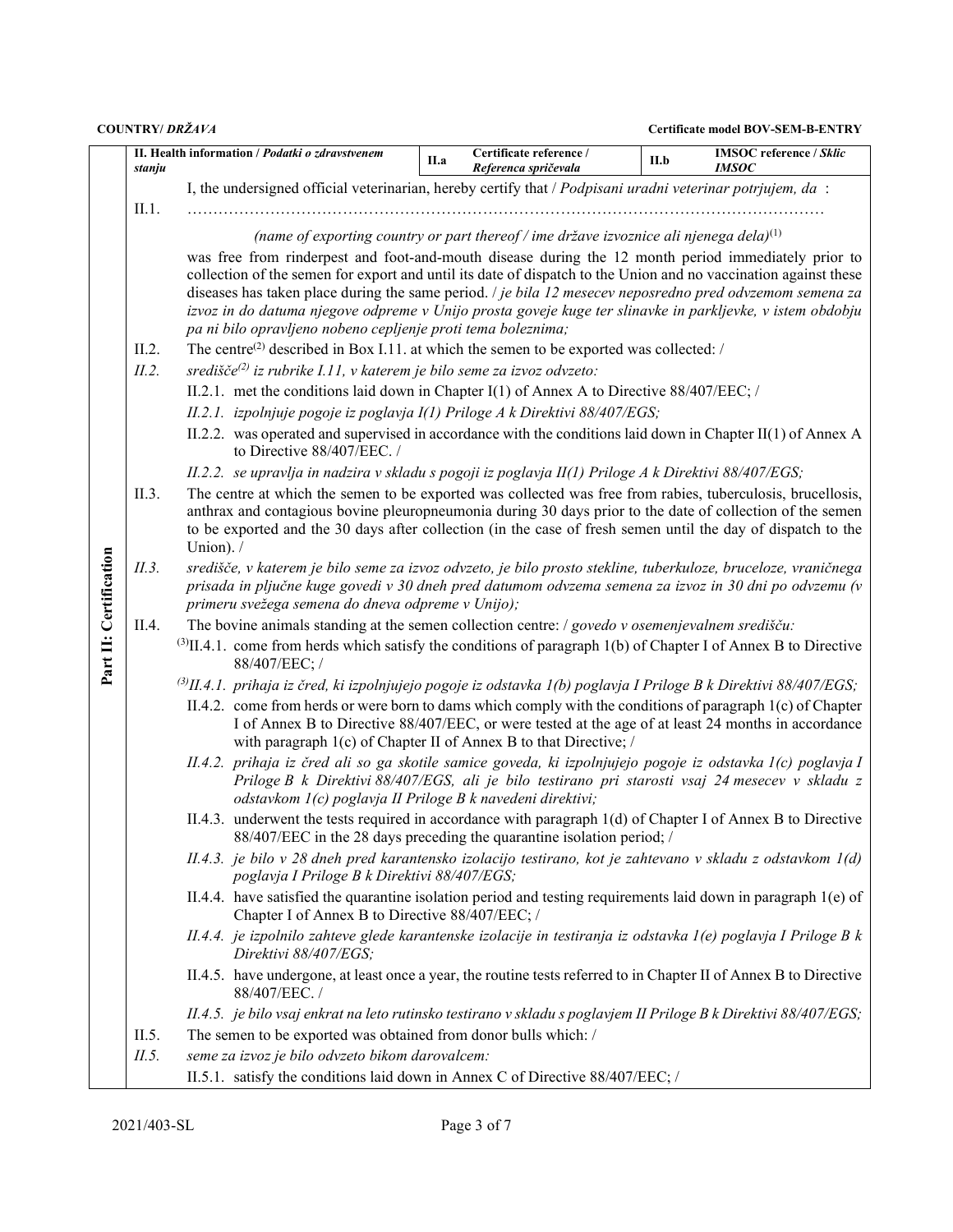| COUNTRY/DRŽAVA  |                   | <b>Certificate model BOV-SEM-B-ENTRY</b>                                                                                                                                                                                                                                                                                                                                                                                                                                                                                   |
|-----------------|-------------------|----------------------------------------------------------------------------------------------------------------------------------------------------------------------------------------------------------------------------------------------------------------------------------------------------------------------------------------------------------------------------------------------------------------------------------------------------------------------------------------------------------------------------|
|                 |                   | II.5.1. ki izpolnjujejo pogoje iz Priloge C k Direktivi 88/407/EGS;                                                                                                                                                                                                                                                                                                                                                                                                                                                        |
|                 | to be exported; / | $^{(4)}$ either [II.5.2. have remained in the exporting country for at least the last six months prior to collection of the semen                                                                                                                                                                                                                                                                                                                                                                                          |
|                 |                   | <sup>(4)</sup> bodisi [II.5.2. ki so bili v državi izvoznici vsaj zadnjih šest mesecev pred odvzemom semena za izvoz;                                                                                                                                                                                                                                                                                                                                                                                                      |
| $^{(4)}$ or     |                   | [II.5.2. have remained in the exporting country for at least 30 days prior to the collection of the semen since<br>months prior to the collection of the semen and satisfied the animal health conditions applying to<br>donors of the semen which is intended for export to the European Union;] /                                                                                                                                                                                                                        |
| $^{(4)}$ ali    |                   | [II.5.2. ki so bili v državi izvoznici vsaj 30 dni pred odvzemom semena od vstopa ter so bili uvoženi iz<br>zdravstveno varstvo živali, ki se uporabljajo za darovalce semena, ki je namenjeno za izvoz v Evropsko                                                                                                                                                                                                                                                                                                         |
|                 | unijo;            |                                                                                                                                                                                                                                                                                                                                                                                                                                                                                                                            |
|                 | point I.27.: /    | II.5.3. comply with at least one of the following conditions as regards bluetongue, as detailed in the table in                                                                                                                                                                                                                                                                                                                                                                                                            |
|                 |                   | II.5.3. ki izpolnjujejo vsaj enega od naslednjih pogojev v zvezi z boleznijo modrikastega jezika, kot so<br>navedeni v tabeli v točki I.27:                                                                                                                                                                                                                                                                                                                                                                                |
| $^{(4)}$ either |                   | [II.5.3.1. were kept in a bluetongue virus-free country or zone for at least 60 days prior to, and during,<br>collection of the semen;] /                                                                                                                                                                                                                                                                                                                                                                                  |
|                 |                   | (4) bodisi [II.5.3.1. ki so bili vsaj 60 dni pred odvzemom semena in med odvzemom semena gojeni v državi ali<br>na območju, prostem virusa modrikastega jezika;]                                                                                                                                                                                                                                                                                                                                                           |
|                 |                   | $^{(4)}$ and/or [II.5.3.2. were kept during a bluetongue virus seasonally free period in a seasonally free zone for at<br>least 60 days prior to, and during, collection of the semen;   /                                                                                                                                                                                                                                                                                                                                 |
| $^{(4)}$ in/ali |                   | $[II.5.3.2.$ ki so bili vsaj 60 dni pred odvzemom semena in med odvzemom semena gojeni v obdobju,<br>sezonsko prostem virusa modrikastega jezika, na območju, sezonsko prostem virusa<br>modrikastega jezika;]                                                                                                                                                                                                                                                                                                             |
|                 |                   | $^{(4)}$ and/or [II.5.3.3. were kept in a vector-protected establishment for at least 60 days prior to, and during,<br>collection of the semen;] /                                                                                                                                                                                                                                                                                                                                                                         |
| $^{(4)}$ in/ali |                   | [II.5.3.3. ki so bili vsaj 60 dni pred odvzemom semena in med odvzemom semena gojeni v obratu,<br>zaščitenem pred vektorji;]                                                                                                                                                                                                                                                                                                                                                                                               |
|                 |                   | $^{(4)}$ and/or [II.5.3.4. were subjected to a serological test for the detection of antibody to the bluetongue virus<br>serogroup, carried out in accordance with the OIE Manual of Diagnostic Tests and Vaccines<br>for Terrestrial Animals, with negative results, at least every 60 days throughout the<br>collection period and between 21 and 60 days after the final collection for this consignment<br>of semen;]/                                                                                                 |
|                 |                   | $\frac{f^{(4)}}{n}$ in/ali [II.5.3.4. ki so bili serološko testirani s testom za ugotavljanje protiteles proti seroskupini virusov<br>modrikastega jezika, izvedenim v skladu s Priročnikom diagnostičnih testov in cepiv za<br>kopenske živali OIE, z negativnimi rezultati najmanj vsakih 60 dni med obdobjem odvzema<br>in od 21 do 60 dni po končnem odvzemu za to pošiljko semena;]                                                                                                                                   |
|                 |                   | $^{(4)}$ and/or [II.5.3.5. were subjected to an agent identification test for bluetongue virus, carried out in accordance<br>with the OIE Manual of Diagnostic Tests and Vaccines for Terrestrial Animals, with<br>negative results, on blood samples taken at commencement and final collection for this<br>consignment of semen and at least every 7 days (virus isolation test) or at least every 28<br>days, if carried out as polymerase chain reaction (PCR), during collection for this<br>consignment of semen;] / |
| $^{(4)}$ in/ali |                   | [II.5.3.5. ki so bili testirani s testom za določanje virusa modrikastega jezika, izvedenim v skladu s<br>Priročnikom diagnostičnih testov in cepiv za kopenske živali OIE, z negativnimi rezultati<br>na vzorcih krvi, odvzetih pri začetnem in končnem odvzemu semena za to pošiljko semena<br>in vsaj vsakih 7 dni (test izolacije virusa) ali vsaj vsakih 28 dni, če je bila izvedena verižna<br>reakcija s polimerazo (PCR), med odvzemom za to pošiljko semena;]                                                     |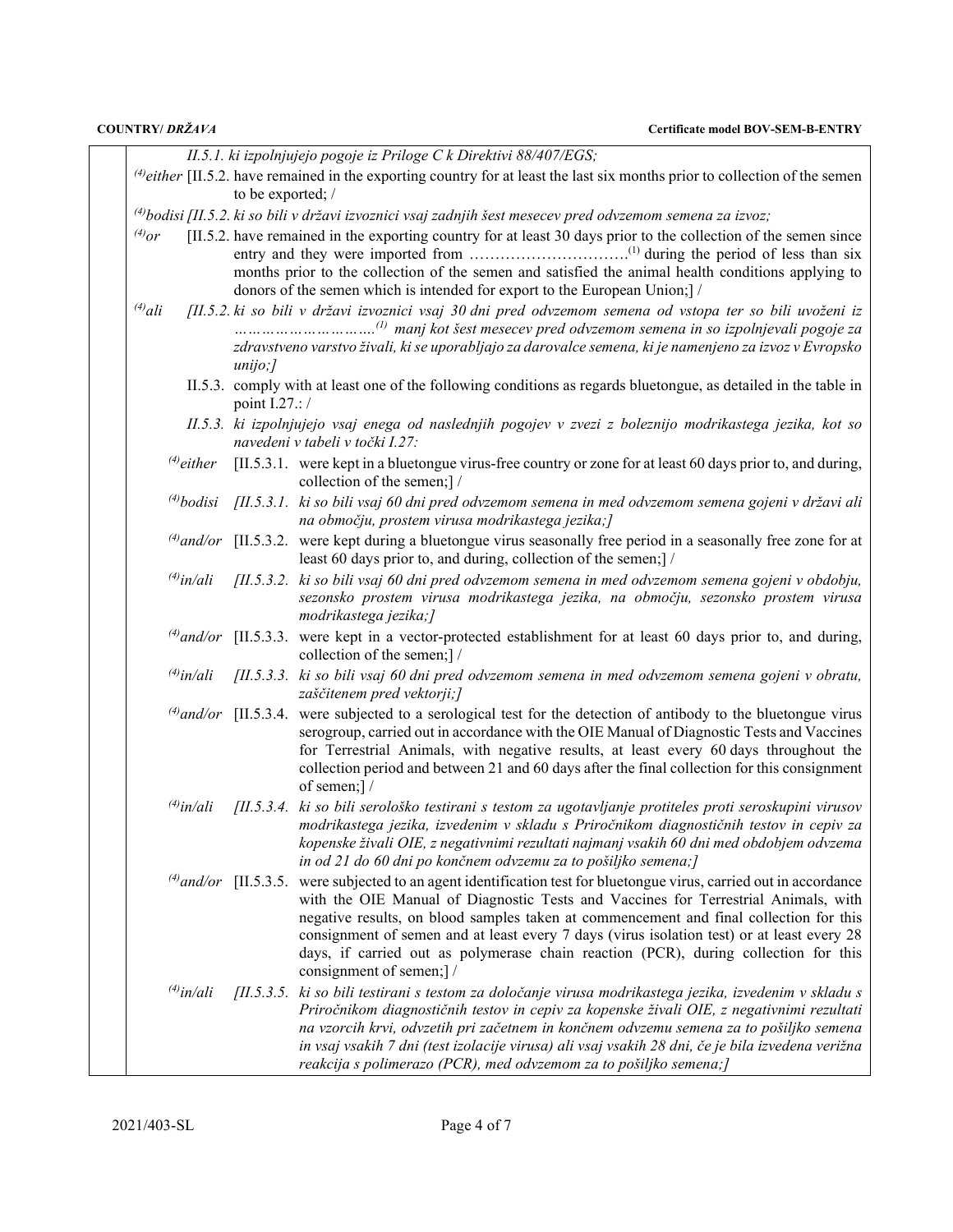|                                 |                                                                                                                                                                                                                                    | II.5.4. comply with at least one of the following conditions as regards epizootic haemorrhagic disease (EHD),<br>as detailed in the table in point I.27.: /                                                                                        |                                                                                                                                                                                                                                                                                                                |  |  |  |  |
|---------------------------------|------------------------------------------------------------------------------------------------------------------------------------------------------------------------------------------------------------------------------------|----------------------------------------------------------------------------------------------------------------------------------------------------------------------------------------------------------------------------------------------------|----------------------------------------------------------------------------------------------------------------------------------------------------------------------------------------------------------------------------------------------------------------------------------------------------------------|--|--|--|--|
|                                 |                                                                                                                                                                                                                                    | II.5.4. ki izpolnjujejo vsaj enega od naslednjih pogojev v zvezi z epizootsko hemoragično boleznijo (EHD),<br>kot so navedeni v tabeli v točki I.27:                                                                                               |                                                                                                                                                                                                                                                                                                                |  |  |  |  |
| $^{(4)}$ either                 |                                                                                                                                                                                                                                    | [II.5.4.1. were resident in the exporting country which according to official findings is free from<br>epizootic haemorrhagic disease (EHD);] /                                                                                                    |                                                                                                                                                                                                                                                                                                                |  |  |  |  |
|                                 |                                                                                                                                                                                                                                    | <sup>(4)</sup> bodisi [II.5.4.1] ki so bivali v državi izvoznici, ki je po uradnih ugotovitvah prosta epizootske hemoragične<br>bolezni (EHD);]                                                                                                    |                                                                                                                                                                                                                                                                                                                |  |  |  |  |
|                                 |                                                                                                                                                                                                                                    | $^{(4)(5)}$ and/or [II.5.4.2. were resident in the exporting country in which according to official findings the following<br>were subjected with negative results in each case to the following tests carried out in an<br>approved laboratory: / |                                                                                                                                                                                                                                                                                                                |  |  |  |  |
| $^{(4)(5)}$ in/ali              |                                                                                                                                                                                                                                    |                                                                                                                                                                                                                                                    | [II.5.4.2. ki so bivali v državi izvoznici, v kateri so po uradnih ugotovitvah prisotni naslednji serotipi<br>laboratoriju opravljeni naslednji testi, ki so bili v vsakem primeru negativni:                                                                                                                  |  |  |  |  |
|                                 | $^{(4)}$ either                                                                                                                                                                                                                    |                                                                                                                                                                                                                                                    | [II.5.4.2.1. a serological test <sup>(6)</sup> for the detection of antibody to the EHD virus serogroup,<br>carried out on samples of blood taken on two occasions not more than 12<br>months apart prior to and not less than 21 days following collection for this<br>consignment of semen;]]/               |  |  |  |  |
|                                 |                                                                                                                                                                                                                                    |                                                                                                                                                                                                                                                    | <sup>(4)</sup> bodisi [II.5.4.2.1. serološki test <sup>6)</sup> za ugotavljanje protiteles proti seroskupini virusov EHD,<br>opravljen na vzorcih krvi, odvzetih dvakrat v razmiku največ 12 mesecev pred<br>in najmanj 21 dni po odvzemu za to pošiljko semena;]]                                             |  |  |  |  |
|                                 |                                                                                                                                                                                                                                    | $^{(4)}$ and/or [II.5.4.2.2.]                                                                                                                                                                                                                      | a serological test <sup><math>(6)</math></sup> for the detection of antibody to the EHD virus serogroup,<br>carried out on samples taken at intervals of not more than 60 days throughout<br>the collection period and between 21 and 60 days after the final collection for<br>this consignment of semen.]] / |  |  |  |  |
|                                 |                                                                                                                                                                                                                                    | $^{(4)}$ in/ali [II.5.4.2.2.]                                                                                                                                                                                                                      | serološki test <sup>(6)</sup> za ugotavljanje protiteles proti seroskupini virusov EHD,<br>opravljen na vzorcih, odvzetih v razmiku največ 60 dni med odvzemom ter v<br>21 do 60 dneh po končnem odvzemu za to pošiljko semena;]]                                                                              |  |  |  |  |
|                                 |                                                                                                                                                                                                                                    | $^{(4)}$ and/or [II.5.4.2.3.]                                                                                                                                                                                                                      | an agent identification test <sup>(6)</sup> carried out on blood samples collected at<br>commencement and conclusion of, and at least every 7 days (virus isolation<br>test) or at least every 28 days, if carried out as PCR, during collection for this<br>consignment of semen.]] /                         |  |  |  |  |
|                                 |                                                                                                                                                                                                                                    |                                                                                                                                                                                                                                                    | <sup>(4)</sup> in/ali [II.5.4.2.3. test za določanje povzročitelja <sup>(6)</sup> , opravljen na vzorcih krvi, odvzetih pri<br>začetnem in končnem odvzemu ter vsaj vsakih 7 dni (test izolacije virusa) ali<br>vsaj vsakih 28 dni, če je bil izveden PCR, med odvzemom za to pošiljko<br>semena://            |  |  |  |  |
| II.6.                           |                                                                                                                                                                                                                                    | The semen to be exported was collected after the date on which the centre was approved by the competent<br>national authorities of the exporting country. /                                                                                        |                                                                                                                                                                                                                                                                                                                |  |  |  |  |
| <i>II.6.</i>                    |                                                                                                                                                                                                                                    | seme za izvoz je bilo odvzeto po datumu, ko so pristojni nacionalni organi države izvoznice odobrili središče;                                                                                                                                     |                                                                                                                                                                                                                                                                                                                |  |  |  |  |
| II.7.                           |                                                                                                                                                                                                                                    | The semen to be exported was processed, stored and transported under conditions which satisfy the terms of<br>Directive 88/407/EEC./                                                                                                               |                                                                                                                                                                                                                                                                                                                |  |  |  |  |
| II.7.                           |                                                                                                                                                                                                                                    |                                                                                                                                                                                                                                                    | seme za izvoz je bilo pripravljeno, shranjeno in prepeljano pod pogoji, ki so v skladu z Direktivo 88/407/EGS.                                                                                                                                                                                                 |  |  |  |  |
| <b>Notes</b>                    |                                                                                                                                                                                                                                    |                                                                                                                                                                                                                                                    |                                                                                                                                                                                                                                                                                                                |  |  |  |  |
| final destination of the semen. |                                                                                                                                                                                                                                    |                                                                                                                                                                                                                                                    | This certificate is intended for entry into the Union of semen of bovine animals, including when the Union is not the                                                                                                                                                                                          |  |  |  |  |
|                                 | In accordance with the Agreement on the withdrawal of the United Kingdom of Great Britain and Northern Ireland<br>from the European Union and the European Atomic Energy Community, and in particular Article 5(4) of the Protocol |                                                                                                                                                                                                                                                    |                                                                                                                                                                                                                                                                                                                |  |  |  |  |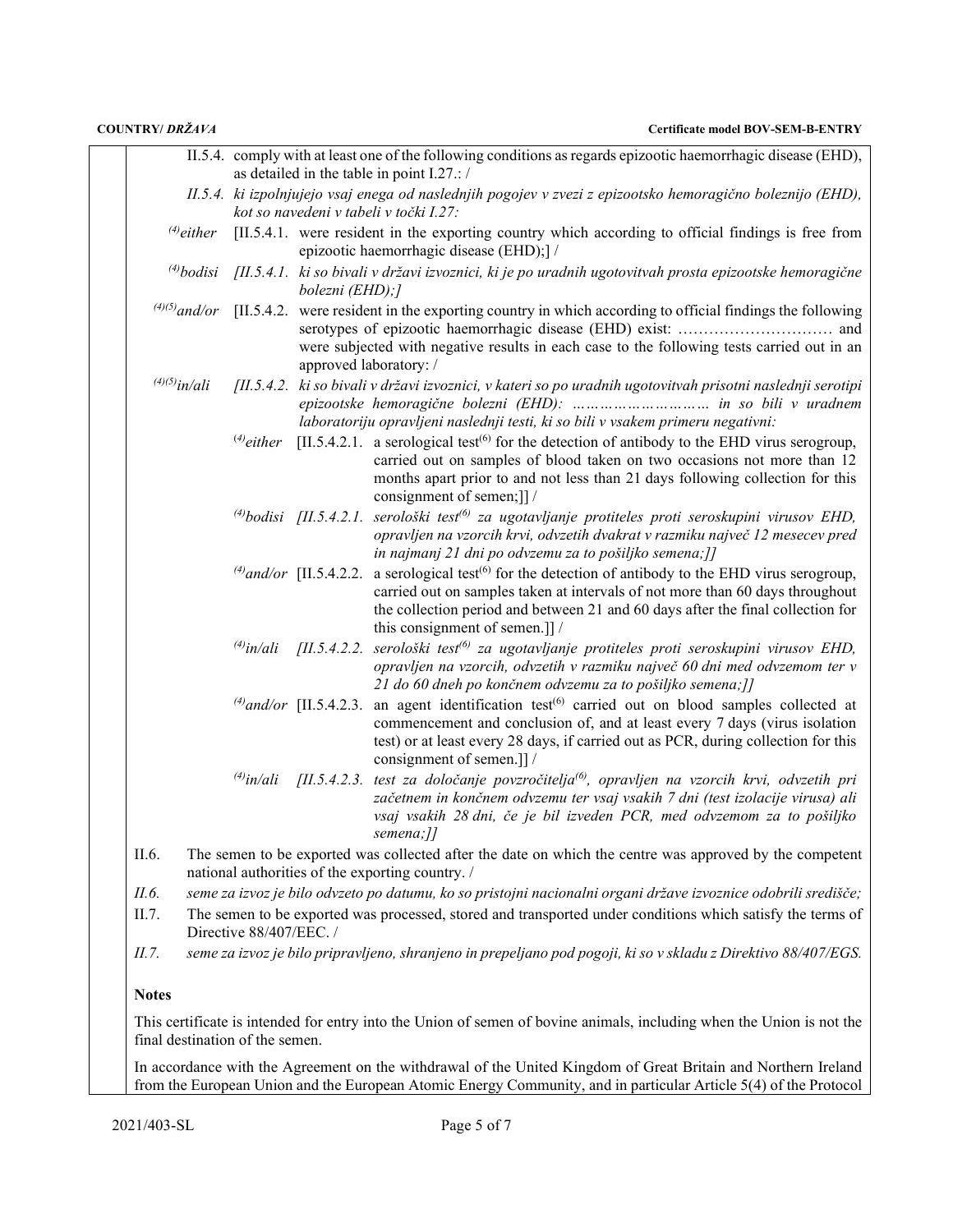on Ireland / Northern Ireland in conjunction with Annex 2 to that Protocol, references to European Union in this certificate include the United Kingdom in respect of Northern Ireland.

This animal health certificate shall be completed according to the notes for the completion of certificates provided for in Chapter 4 of Annex I to Commission Implementing Regulation (EU) 2020/2235. /

# *Opombe*

*To spričevalo je namenjeno za vstop semena goveda v Unijo, tudi kadar Unija ni končni kraj, v katerega je seme namenjeno.*

*\* V skladu s Sporazumom o izstopu Združenega kraljestva Velika Britanija in Severna Irska iz Evropske unije in Evropske skupnosti za atomsko energijo, zlasti členom 5(4) Protokola o Irski/Severni Irski v povezavi s Prilogo 2 k navedenemu protokolu, sklici na Evropsko unijo v tem spričevalu vključujejo Združeno kraljestvo v zvezi s Severno Irsko.*

*Veterinarsko spričevalo se izpolni v skladu z opombami za izpolnjevanje spričeval iz poglavja 4 Priloge I k Izvedbeni uredbi Komisije (EU) 2020/2235.*

### **Part I:**

- Box I.6: "*Operator responsible for the consignment"*: this box is to be filled in only if it is a certificate for transit commodity.
- Box I.11: "*Place of dispatch"* shall correspond to the semen collection centre listed in accordance with Article 9(2) of Directive 88/407/EEC on the Commission website:

[http://ec.europa.eu/food/animal/semen\\_ova/bovine/index\\_en.htm](http://ec.europa.eu/food/animal/semen_ova/bovine/index_en.htm) and where the semen was collected.

- Box I.19: Identification of container and seal number shall be indicated.
- Box I.21: Fill in according to whether it is a transit or an import certificate.
- Box I.22: Fill in according to whether it is a transit or an import certificate.
- Box I.24: Total number of packages shall correspond to the number of containers.
- Box I.27: "*Species"*: Select amongst "*Bos taurus*", "*Bison bison" or "Bubalus bubalis*" as appropriate. Identification number shall correspond to the official identification of the animal. *"Date of collection/production"* shall be indicated in the following format: dd/mm/yyyy.

*"Quantity"* shall correspond to the number of straws of semen collected on a particular date from an identified donor bull complying with particular conditions for bluetongue and EHD. /

*Del I:*

*Rubrika I.6: "Izvajalec dejavnosti, odgovoren za pošiljko": to rubriko izpolniti samo, če gre za spričevalo za blago v tranzitu.*

*Rubrika I.11: "Kraj odpreme" ustreza osemenjevalnemu središču, ki je v skladu s členom 9(2) Direktive 88/407/EGS na seznamu na spletni strani Komisije:*

*[http://ec.europa.eu/food/animal/semen\\_ova/bovine/index\\_en.htm](http://ec.europa.eu/food/animal/semen_ova/bovine/index_en.htm) in v katerem je bilo seme odvzeto.*

- *Rubrika I.19: Navesti identifikacijo zabojnika in številko zalivke.*
- *Rubrika I.21: Izpolniti v skladu s tem, ali gre za spričevalo za tranzit ali uvoz.*
- *Rubrika I.22: Izpolniti v skladu s tem, ali gre za spričevalo za tranzit ali uvoz.*
- *Rubrika I.24: Skupno število pakiranj ustreza številu zabojnikov.*
- *Rubrika I.27:* "*Vrsta": ustrezno izbrati "Bos taurus", "Bison bison" ali "Bubalus bubalis".*

*Identifikacijska številka ustreza uradni identifikaciji živali.*

*"Datum odvzema/pridobivanja" se navede v naslednji obliki: dd/mm/llll.*

*"Količina" ustreza številu slamic semena, odvzetega na določen datum določenemu biku darovalcu, ki izpolnjuje posebne pogoje glede bolezni modrikastega jezika in EHD.*

## **Part II:**